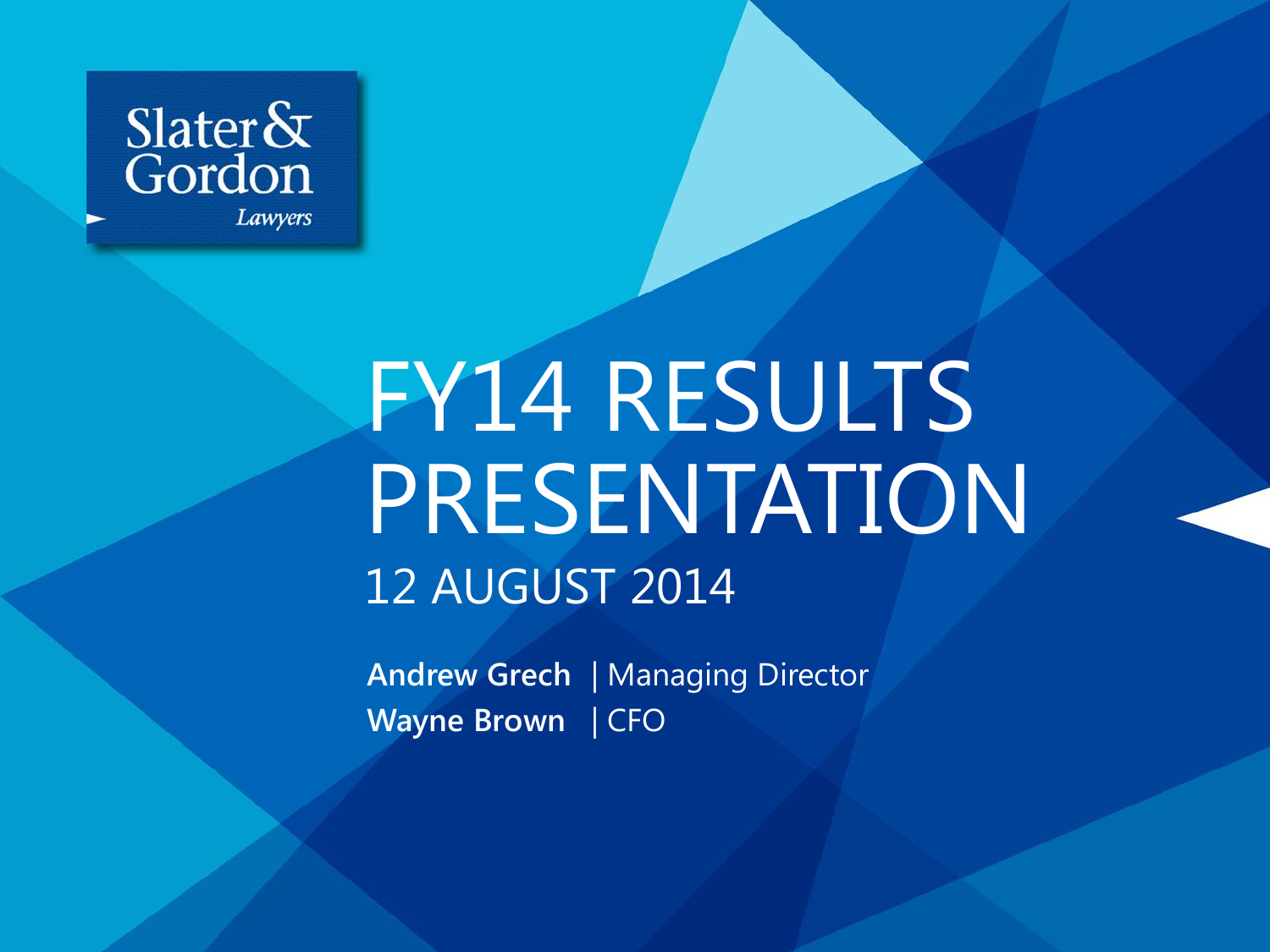### Slater&<br>Gordon Lawyers

### **DISCLAIMER**

This document has been prepared by Slater & Gordon Limited (S&G) and comprises written materials/slides for a presentation concerning S&G.

This presentation is for information purposes only and does not constitute or form part of any offer or invitation to acquire, sell or otherwise dispose of, or issue, or any solicitation of any offer to sell or otherwise dispose of, purchase or subscribe for, any securities, nor does it constitute investment advice, nor shall it or any part of it nor the fact of its distribution form the basis of, or be relied on in connection with, any contract or investment decision.

Certain statements in this presentation are forward looking statements. You can identify these statements by the fact that they use words such as "anticipate", "estimate", "expect", "project", "intend", "plan", "believe", "target", "may", "assume" and words of similar import.

These forward looking statements speak only as at the date of this presentation. These statements are based on current expectations and beliefs and, by their nature, are subject to a number of known and unknown risks and uncertainties that could cause the actual results, performances and achievements to differ materially from any expected future results, performance or achievements expressed or implied by such forward looking statements.

No representation, warranty or assurance (express or implied) is given or made by S&G that the forward looking statements contained in this presentation are accurate, complete, reliable or adequate or that they will be achieved or prove to be correct. Except for any statutory liability which cannot be excluded, S&G and its respective officers, employees and advisers expressly disclaim any responsibility for the accuracy or completeness of the forward looking statements and exclude all liability

whatsoever (including negligence) for any direct or indirect loss or damage which may be suffered by any person as a consequence of any information in this presentation or any error or omission therefrom.

Subject to any continuing obligation under applicable law or any relevant listing rules of the ASX, S&G disclaims any obligation or undertaking to disseminate any updates or revisions to any forward looking statements in these materials to reflect any change in expectations in relation to any forward looking statements or any change in events, conditions or circumstances on which any statement is based. Nothing in these materials shall under any circumstances create an implication that there has been no change in the affairs of S&G since the date of this presentation.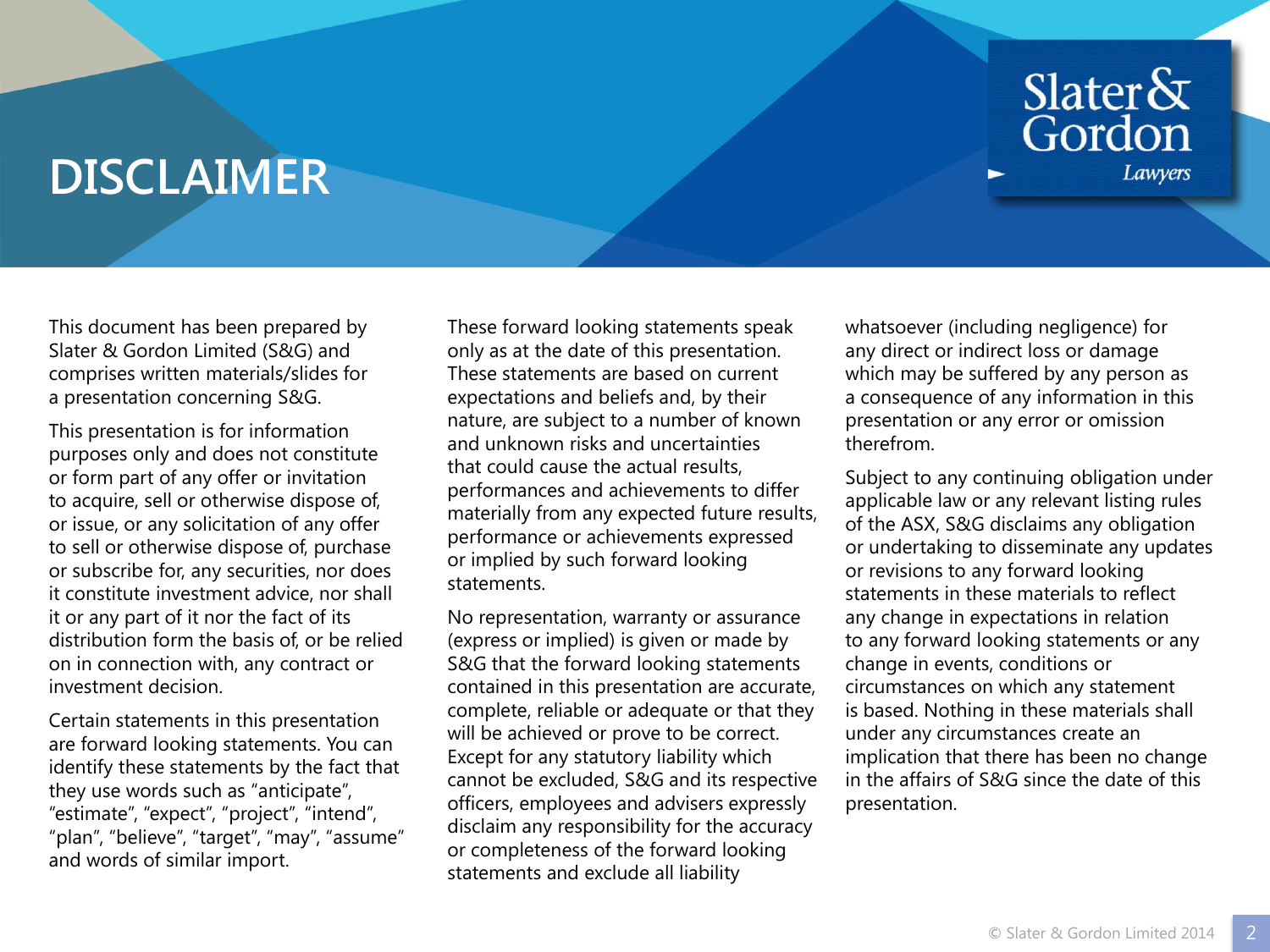

### **FY14 – STRONG FINANCIAL RESULT**

| Delivering well<br>managed growth<br>and improving<br>operational<br>effectiveness | Group revenue<br>up 40.4% to<br>A\$418.5m | <b>Normalised EBITDA</b><br>margin <sup>1</sup> of 24.6% | Cash flow from<br>operations 89.7%<br>of NPAT |
|------------------------------------------------------------------------------------|-------------------------------------------|----------------------------------------------------------|-----------------------------------------------|
| <b>Australian Personal</b>                                                         | UK underlying                             | <b>Continuing strong</b>                                 | Announced today -                             |
| <b>Injury Law (PIL)</b>                                                            | business and                              | growth opportunities                                     | two acquisitions                              |
| practice remains                                                                   | acquisitions                              | in both Australia and                                    | with annual revenue                           |
| strong                                                                             | on track                                  | <b>UK</b>                                                | of $A$39m$                                    |

1. Normalised for acquisition costs A\$4.1m, one off WIP adjustment relating to the acquisition of Fentons A\$7.4m and an onerous lease provision for existing Manchester premises A\$6.1m. Refer Appendix 5.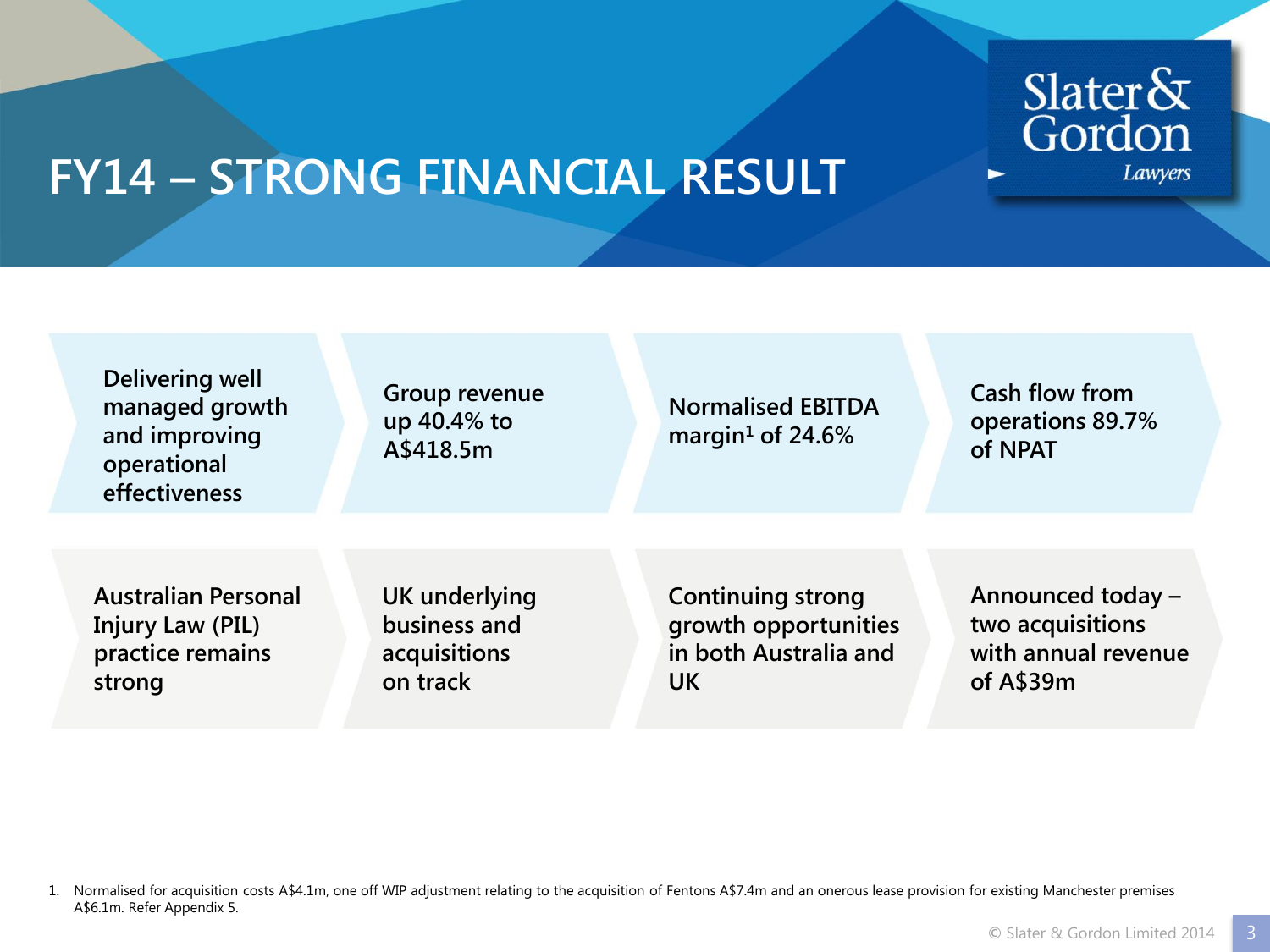

### **FY14 – FINANCIAL RESULTS**

|                                        | <b>FY14 A\$M</b> | <b>FY13 A\$M</b> | <b>A\$M CHANGE</b>       | <b>% CHANGE</b>          |
|----------------------------------------|------------------|------------------|--------------------------|--------------------------|
| <b>REVENUE1</b>                        | 418.5            | 298.0            | 120.5                    | 40.4%                    |
| <b>EBITDA (NORMALISED)<sup>2</sup></b> | 100.8            | 72.9             | 27.9                     | 38.3%                    |
| <b>EBITDA MARGIN (NORMALISED)2</b>     | 24.6%            | 24.6%            | $\overline{\phantom{a}}$ | $\overline{\phantom{a}}$ |
| <b>NPAT</b>                            | 61.1             | 41.5             | 19.6                     | 47.2%                    |
| <b>OPERATING CASH FLOW % NPAT</b>      | 89.7%            | 78.0%            | $\overline{\phantom{a}}$ | $\overline{\phantom{a}}$ |
|                                        | <b>CENTS</b>     | <b>CENTS</b>     | <b>CENTS CHANGE</b>      | <b>% CHANGE</b>          |
| <b>BASIC EPS</b>                       | 30.3             | 23.9             | 6.4                      | 26.8%                    |
| <b>DILUTED EPS</b>                     | 29.8             | 23.3             | 6.5                      | 27.9%                    |
| <b>FULL YEAR DIVIDEND</b>              | 8.0              | 6.6              | 1.4                      | 21.2%                    |

1. Includes one off WIP adjustment relating to the acquisition of Fentons.

2. Refer Appendix 5.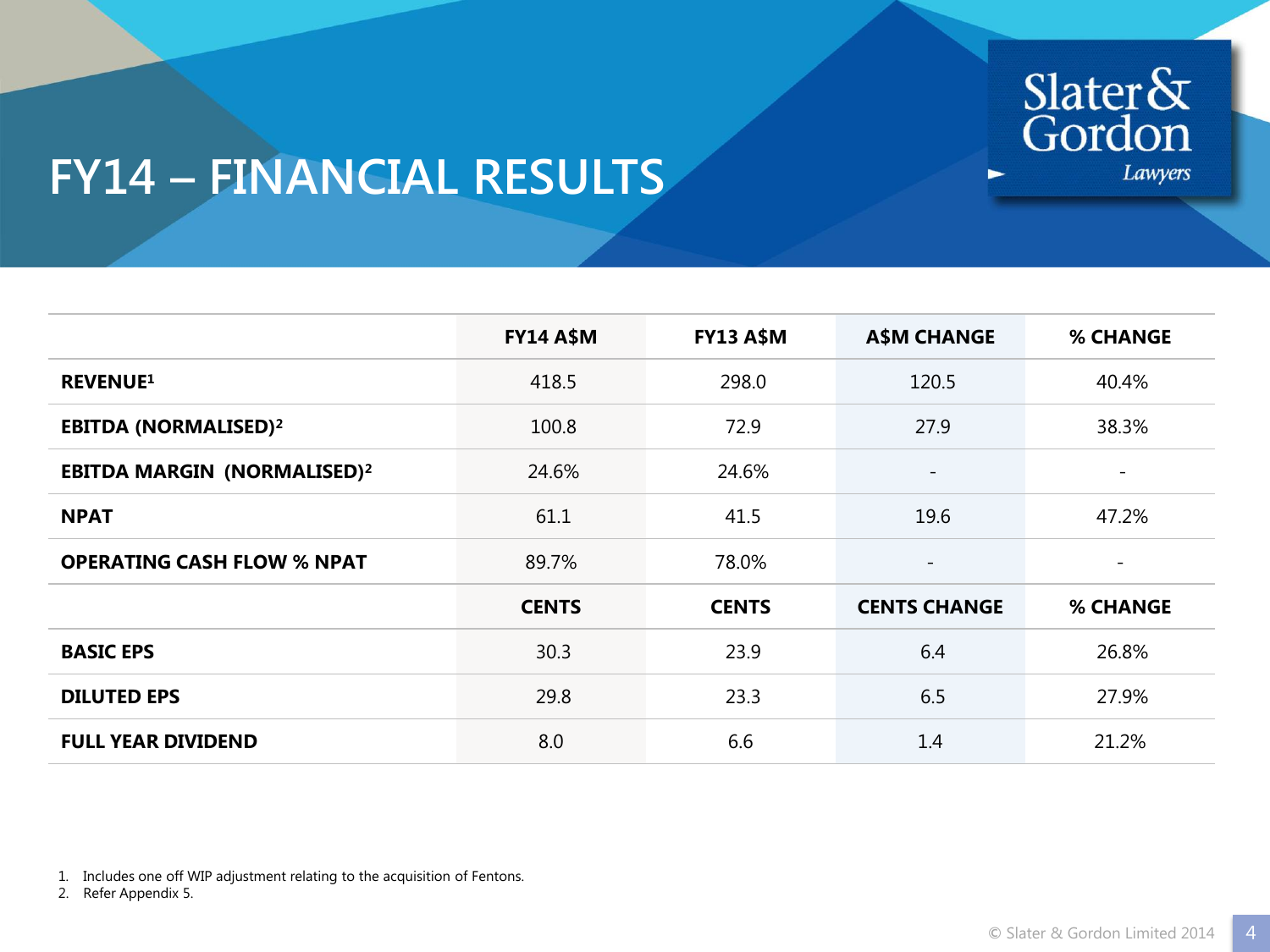#### Slater $\&$ Gordon **Lawyers**

#### **AUSTRALIAN OPERATIONS**

#### **Personal Injury Law**

- Core PIL business remains strong
- Strong performance in Victoria and NSW
- Underperformance in Queensland
- Continued opportunities for acquisitions

#### **General Law**

- Further investment required to build scale
- Good progress in Family Law & Conveyancing
- Class Action pipeline replenished
- Targeted specialised litigation practices clearly defined with good growth opportunities



#### **EBITDA** Margin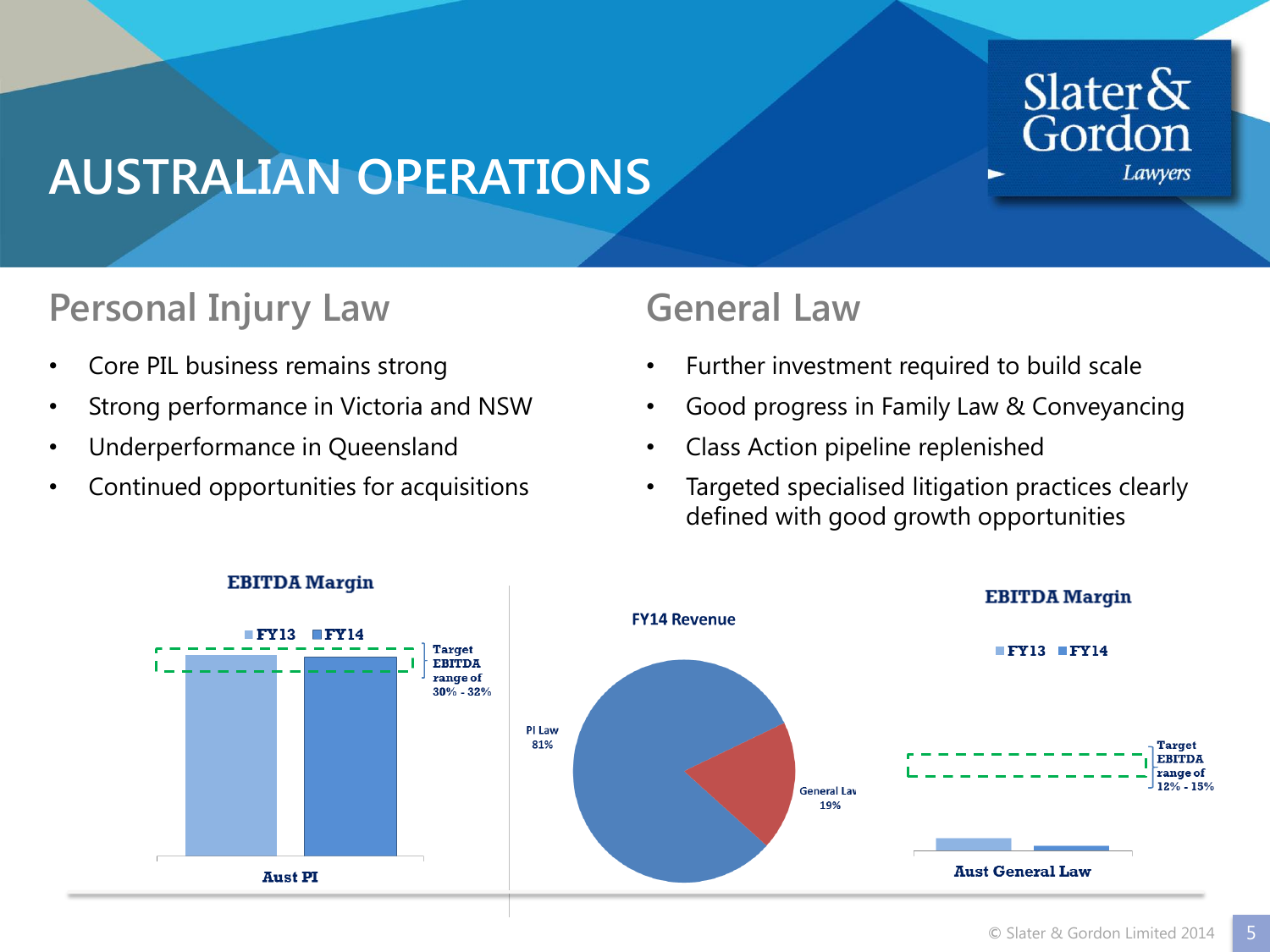#### Slater $\delta x$ Gordon **Lawyers**

## **UK OPERATIONS**

#### **Personal Injury Law**

- Core S&G business and acquired businesses delivered FY14 targets
- Strong performance from Fentons
- Regulatory environment stabilising and providing opportunity to accelerate consolidation
- Priority is to increase proportion of Multi Track/Serious Injury work

#### **General Law**

- Strong opportunities to scale up smaller practices and optimise profitability levels
- Opportunities to broaden range and depth of competence across major regional centres
- Acquisition opportunities available

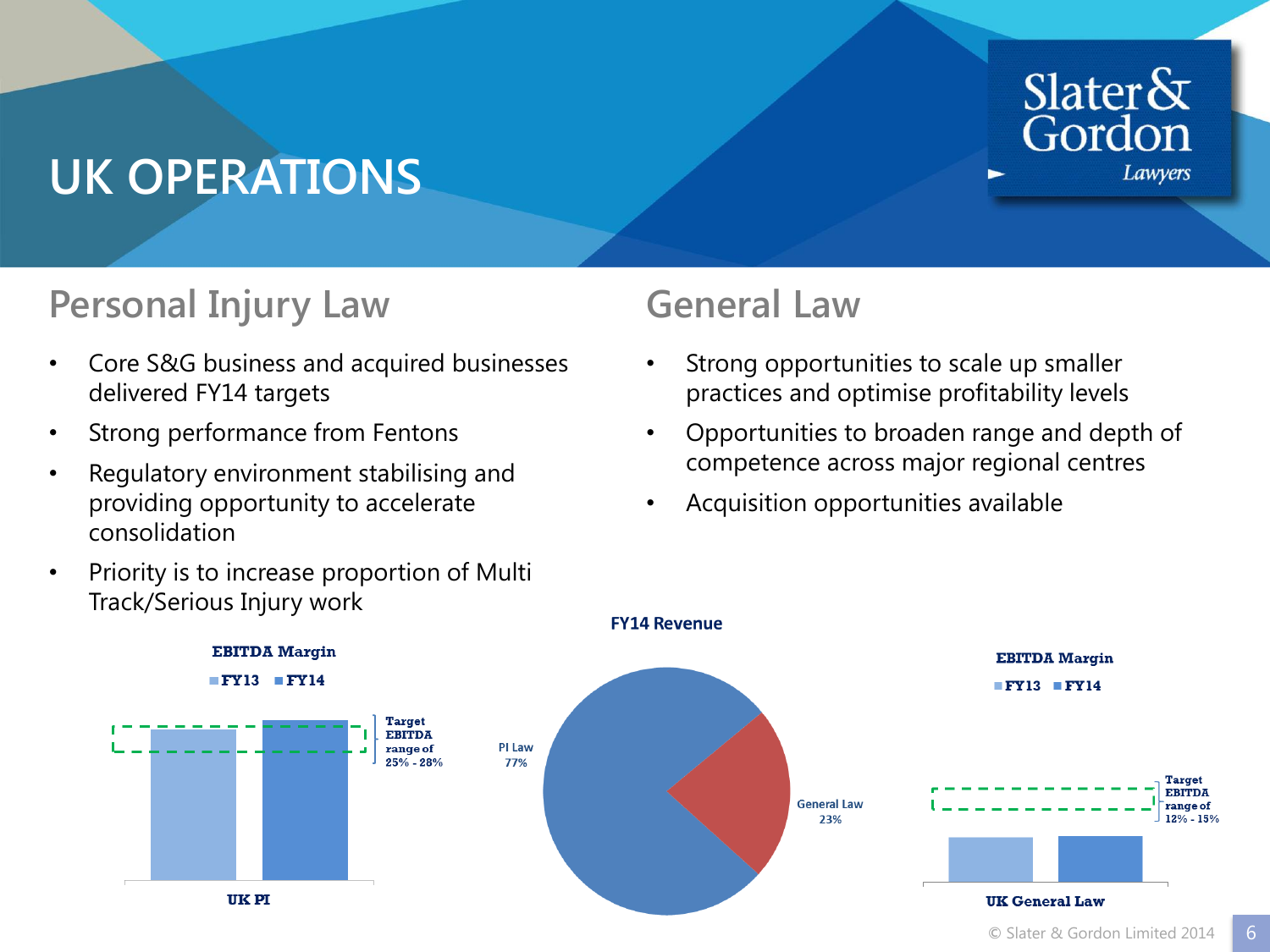

### **UK INTEGRATION UPDATE**

#### **Integration well progressed**

• Transitioning acquired brands to S&G



- New Practice Management System implementation October 2014/March 2015
- Manchester property consolidation March 2015

#### **Marketing & Business Development activity delivering results**

- Steady growth in S&G call volumes and case intake
- Web traffic and Google search data trending upwards
- Substantial increase in earned media for S&G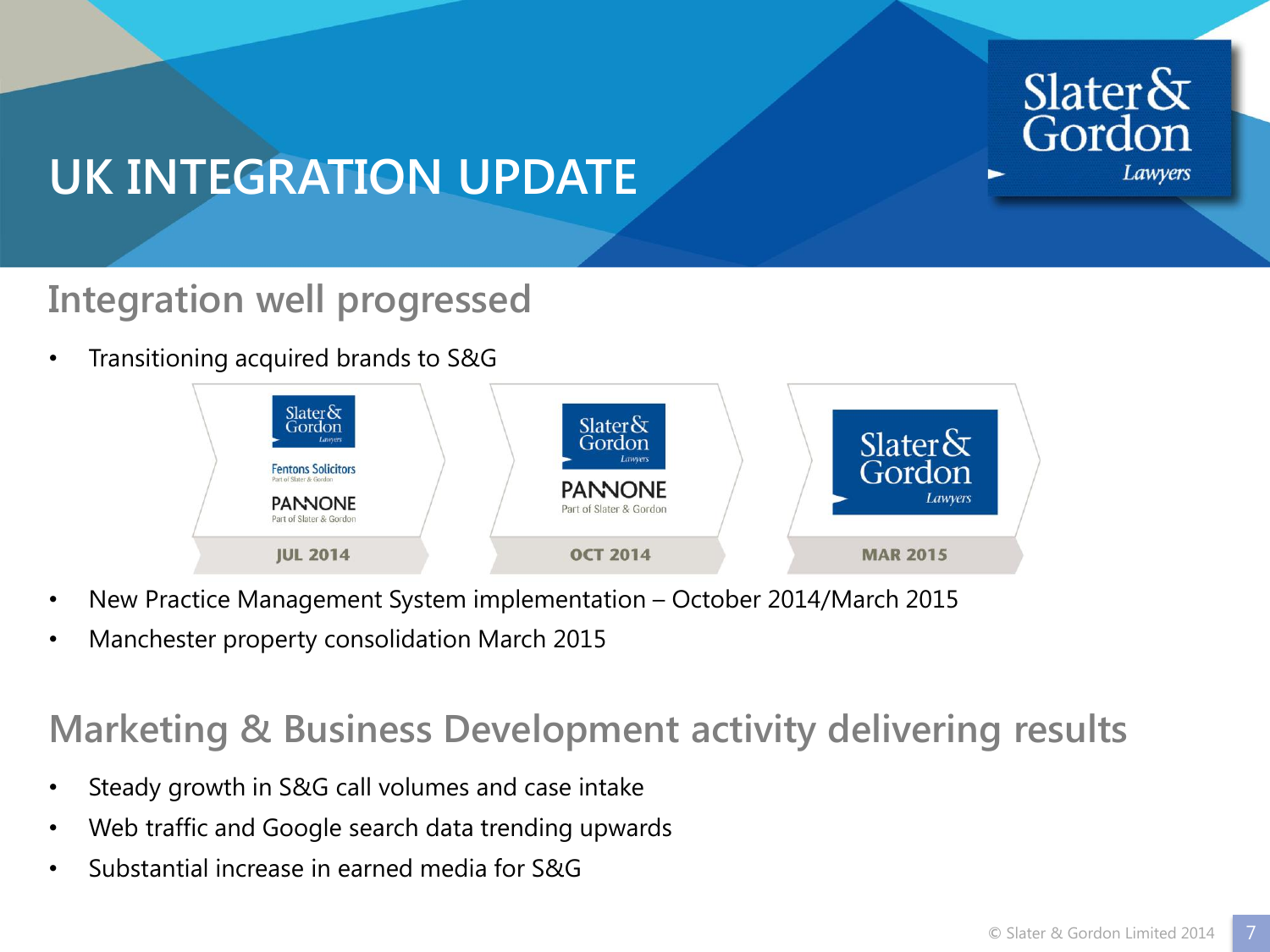# Slater&<br>Gordon Lawyers

►

### **ACQUISITIONS**

|                                                       | <b>AUSTRALIA</b>                                                                                                                                                                                                                                                                                                                                                                                                                                        | <b>UK</b>                                                                              |  |  |  |
|-------------------------------------------------------|---------------------------------------------------------------------------------------------------------------------------------------------------------------------------------------------------------------------------------------------------------------------------------------------------------------------------------------------------------------------------------------------------------------------------------------------------------|----------------------------------------------------------------------------------------|--|--|--|
| <b>STRATEGIC FOCUS</b>                                | Strengthen and protect core markets and<br>accelerate practice area diversification                                                                                                                                                                                                                                                                                                                                                                     | Fill geographic gaps or under-weight pockets in<br>terms of specialist practice groups |  |  |  |
| <b>PIPELINE</b>                                       | Nowicki Carbone <sup>1</sup> – Victoria. Revenue A\$26m<br>Schultz Toomey O' Brien <sup>2</sup> - Queensland.<br>Revenue A\$13m                                                                                                                                                                                                                                                                                                                         | Strong with good prospects of further acquisitions<br>being completed in FY15.         |  |  |  |
| <b>OPERATIONAL</b><br><b>CAPABILITY</b><br>& CAPACITY | M&A Co-ordination and integration teams now in place in Australia & UK<br>Well tested and disciplined due diligence, transaction structure and integration methodology                                                                                                                                                                                                                                                                                  |                                                                                        |  |  |  |
| <b>FUNDING</b>                                        | On average acquisitions delivered within pricing range of $3.5 - 4.5$ x EBITDA multiple, with consideration<br>comprised of cash paid on completion, the issue of ordinary S&G shares, deferred consideration subject<br>to conditions being achieved and deferred consideration. Acquisitions to be funded from existing debt<br>facility and the issue of equity to vendors<br>Net Bank Debt/Equity ratio target range of 30% - 40% post acquisitions |                                                                                        |  |  |  |

1. Subject to completion of formal due diligence.

2. Formal due diligence substantially completed. Subject to formal transaction documentation being agreed and executed.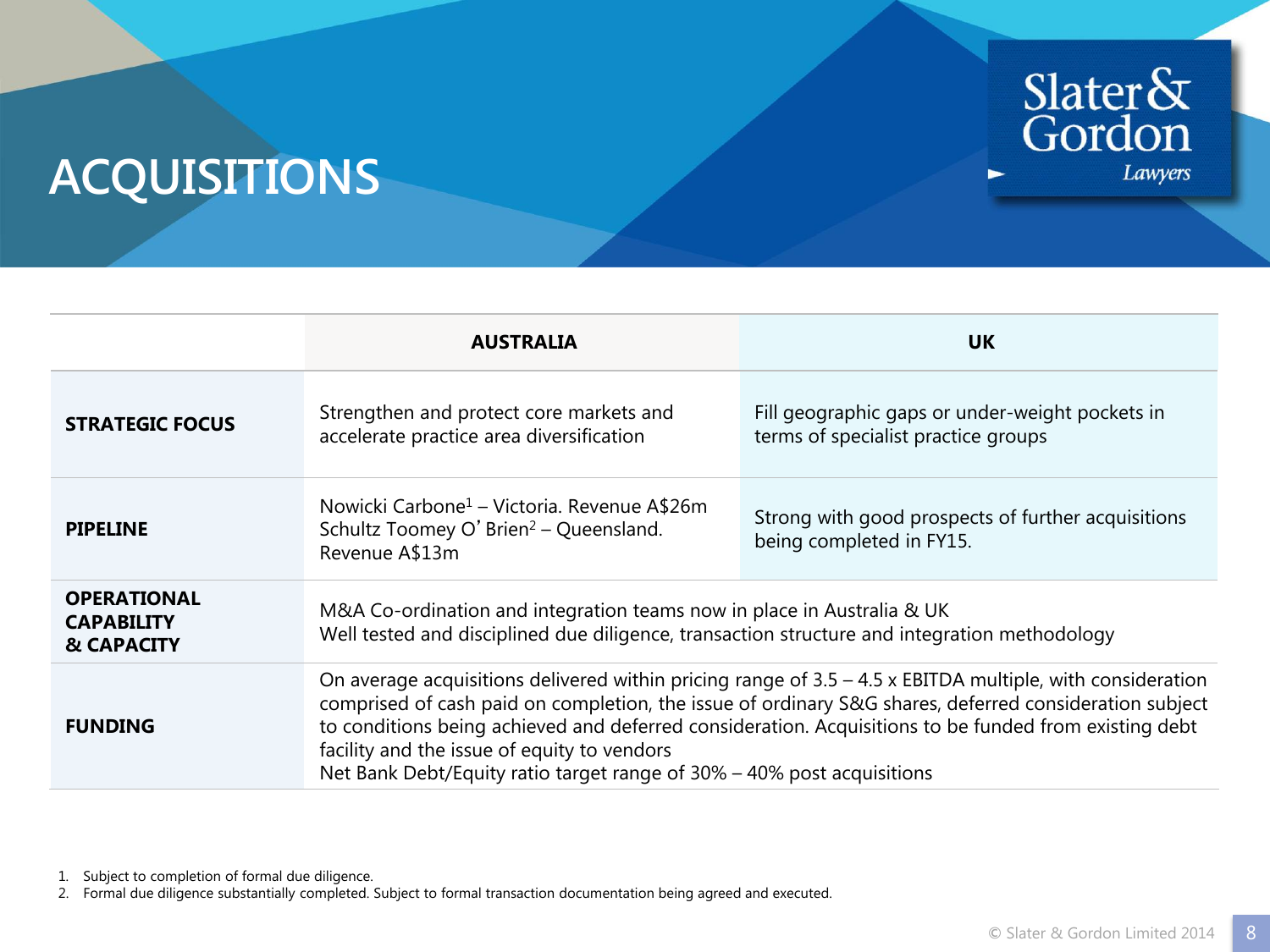

### **OUTLOOK FOR FY15**

- Group revenue target of A\$500m<sup>1, 2</sup>
- EBITDA margin of 23% 24%
- Cash flow from Operations as a % of NPAT >70%



**FY15** 

1. Includes contribution of A\$25.6 m from acquisitions announced and to be completed in FY15, subject to final due diligence and formal documentation execution.

2. Assumes GBP:AUD exchange rate of £0.54.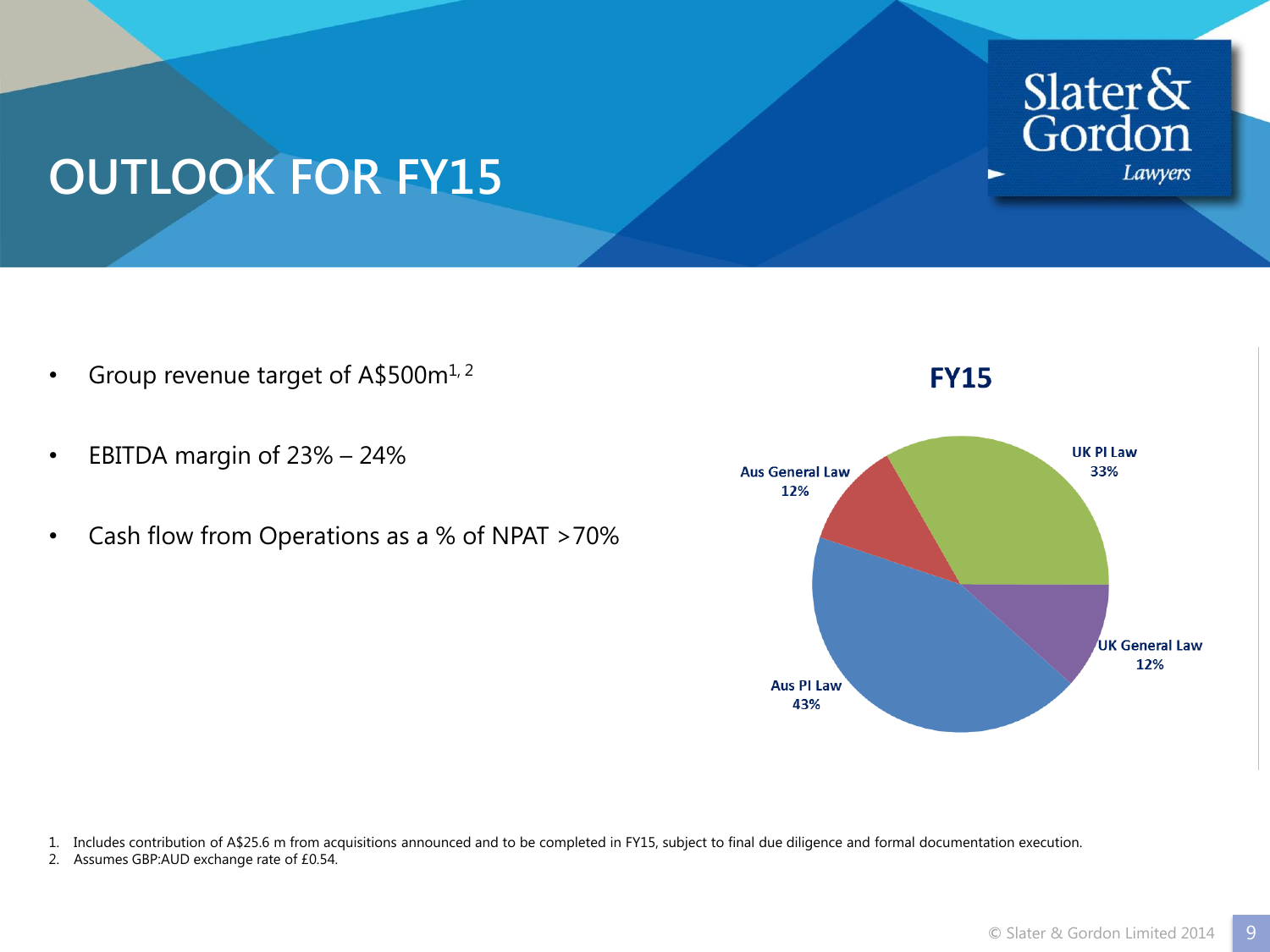

#### **APPENDIX 1: FY14 FINANCIAL RESULTS**

|                                    | <b>FY14</b><br>A\$M | <b>FY13</b><br>A\$M | <b>A\$M</b><br><b>CHANGE</b>  | %<br><b>CHANGE</b> |
|------------------------------------|---------------------|---------------------|-------------------------------|--------------------|
| <b>REVENUE</b>                     | 418.5               | 298.0               | 120.5                         | 40.4%              |
| <b>EBITDA (NORMALISED)1</b>        | 100.8               | 72.9                | 27.9                          | 38.3%              |
| <b>EBITDA MARGIN (NORMALISED)1</b> | 24.6%               | 24.6%               | —                             |                    |
| <b>EBIT (NORMALISED)1</b>          | 93.8                | 67.9                | 25.9                          | 38.1%              |
| <b>EBIT MARGIN (NORMALISED)1</b>   | 22.9%               | 22.9%               | $\qquad \qquad$               | $\qquad \qquad$    |
| <b>NPAT</b>                        | 61.1                | 41.5                | 19.6                          | 47.2%              |
|                                    | <b>CENTS</b>        | <b>CENTS</b>        | <b>CENTS</b><br><b>CHANGE</b> | %<br><b>CHANGE</b> |
| <b>BASIC EPS</b>                   | 30.3                | 23.9                | 6.4                           | 26.8%              |
| <b>BASIC EPS (NORMALISED)1</b>     | 31.3                | 24.1                | 7.2                           | 29.9%              |
| <b>DILUTED EPS (NORMALISED) 1</b>  | 30.8                | 23.4                | 7.4                           | 31.6%              |
| <b>FULL YEAR DIVIDEND</b>          | 8.0                 | 6.6                 | 1.4                           | 21.2%              |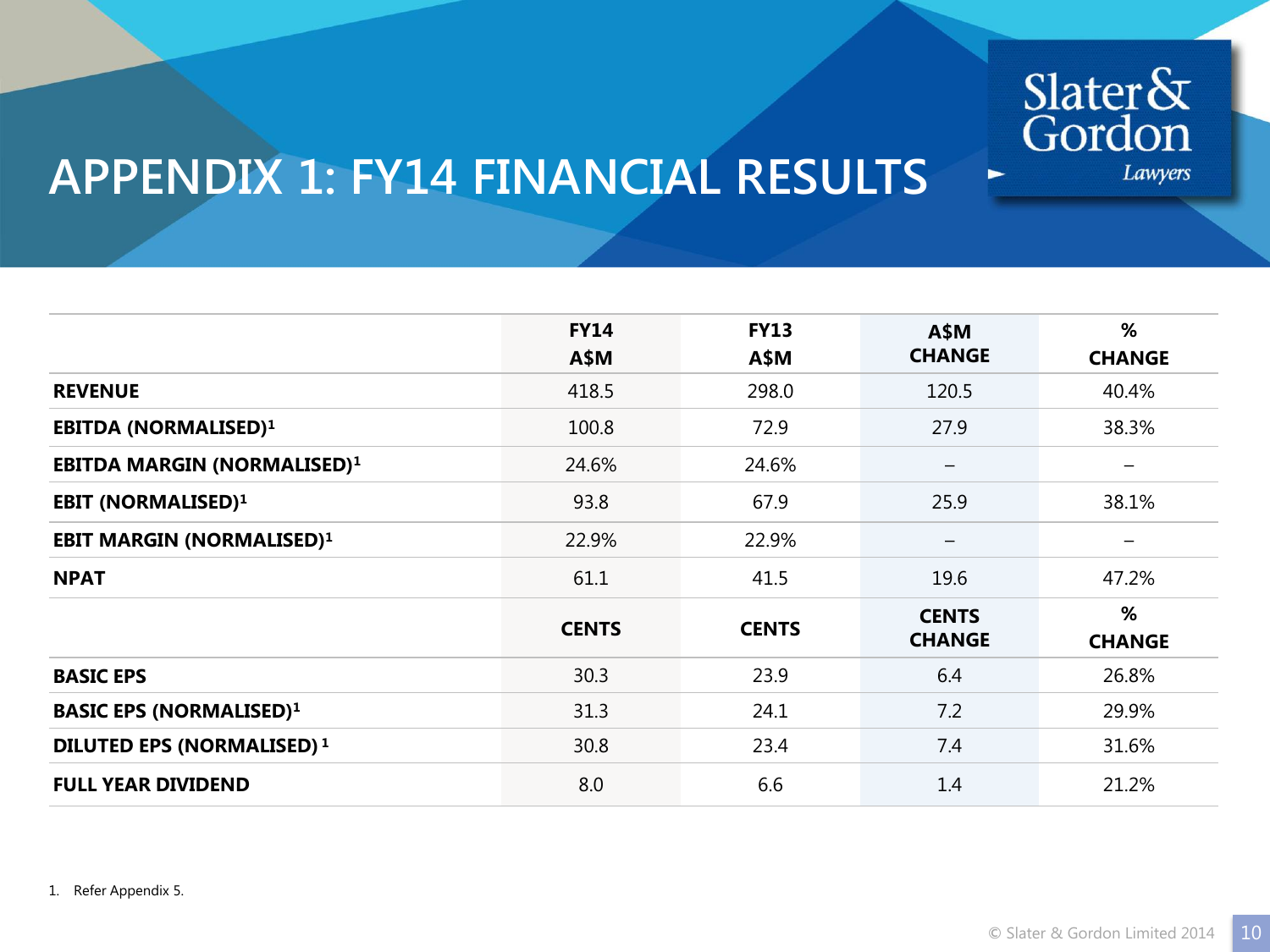

 $\blacktriangleright$ 

### **APPENDIX 2: FY14 RESULTS (AUS & UK)**

|                                                   | <b>AUST</b><br>A\$M | <b>UK</b><br>A\$M <sup>2</sup> | <b>FY14</b><br>A\$M | <b>FY13</b><br>A\$M | \$M<br><b>CHANGE</b>          | %<br><b>CHANGE</b>     |
|---------------------------------------------------|---------------------|--------------------------------|---------------------|---------------------|-------------------------------|------------------------|
| <b>REVENUE</b>                                    | 236.0               | 182.5                          | 418.5               | 298.0               | 120.5                         | 40.4%                  |
| <b>EBITDA (NORMALISED)1</b>                       | 57.3                | 43.5                           | 100.8               | 72.9                | 27.9                          | 38.3%                  |
| <b>EBITDA MARGIN</b><br>(NORMALISED) <sup>1</sup> | 24.4%               | 24.9%                          | 24.6%               | 24.6%               |                               | —                      |
| <b>EBIT (NORMALISED)1</b>                         | 53.8                | 40.0                           | 93.8                | 67.9                | 25.9                          | 38.1%                  |
| <b>EBIT MARGIN (NORMALISED)1</b>                  | 22.9%               | 22.9%                          | 22.9%               | 22.9%               |                               | $\qquad \qquad \qquad$ |
| <b>NPAT</b>                                       | 33.7                | 27.4                           | 61.1                | 41.5                | 19.6                          | 47.2%                  |
| <b>NPAT MARGIN</b>                                | 14.3%               | 15.0%                          | 14.6%               | 13.9%               |                               | 0.7%                   |
|                                                   |                     |                                | <b>CENTS</b>        | <b>CENTS</b>        | <b>CENTS</b><br><b>CHANGE</b> | %<br><b>CHANGE</b>     |
| <b>BASIC EPS</b>                                  |                     |                                | 30.3                | 23.9                | 6.4                           | 26.8%                  |
| <b>DILUTED EPS</b>                                |                     |                                | 29.8                | 23.3                | 6.5                           | 27.9%                  |
| <b>FULLY FRANKED DIVIDEND</b>                     |                     |                                | 8.0                 | 6.6                 | 1.4                           | 21.2%                  |

1. Refer Appendix 5.

2. Actual average exchange rate for FY14 of £0.5649.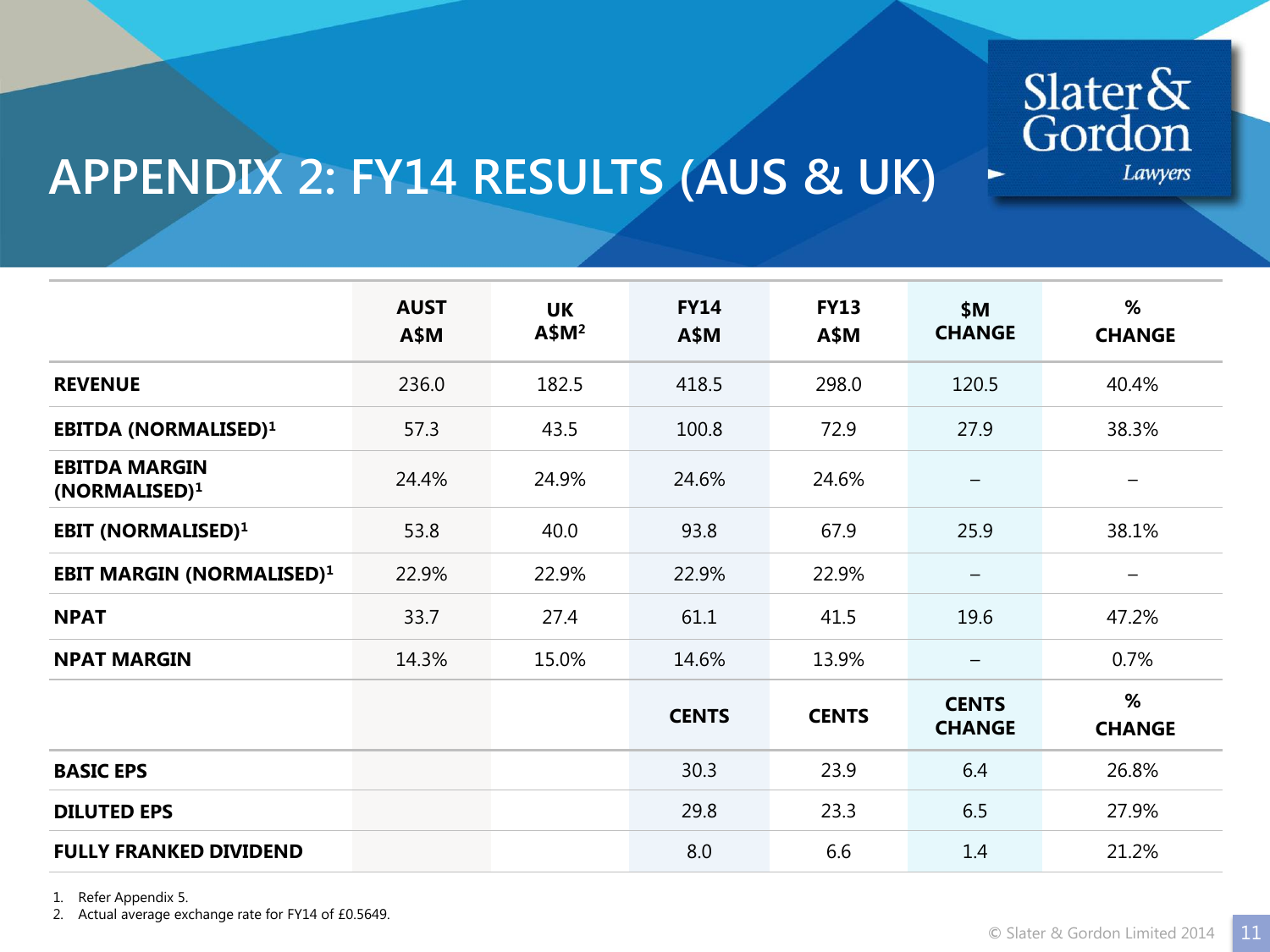

### **APPENDIX 3: BALANCE SHEET**

#### **BALANCE SHEET (GROUP)**

|                                     | <b>FY14</b> | <b>FY13</b> |
|-------------------------------------|-------------|-------------|
| <b>DEBTOR DAYS1</b>                 | 92          | 101         |
| PAID DISBURSEMENT DAYS <sup>1</sup> | 43          | 54          |
| <b>WIP DAYS (AUSTRALIA)2</b>        | 441         | 412         |
| <b>WIP DAYS (UK)<sup>2</sup></b>    | 304         | 232         |
| <b>NET BANK DEBT/EQUITY</b>         | 23.9%       | 9.2%        |
| <b>INTEREST COVER (TIMES)3</b>      | 17.0        | 11.0        |
| <b>RETURN ON EQUITY</b>             | 15.2%       | 12.1%       |

1. Based on net fees.

2. Based on total revenue.

3. Interest cover excludes notional interest on deferred consideration.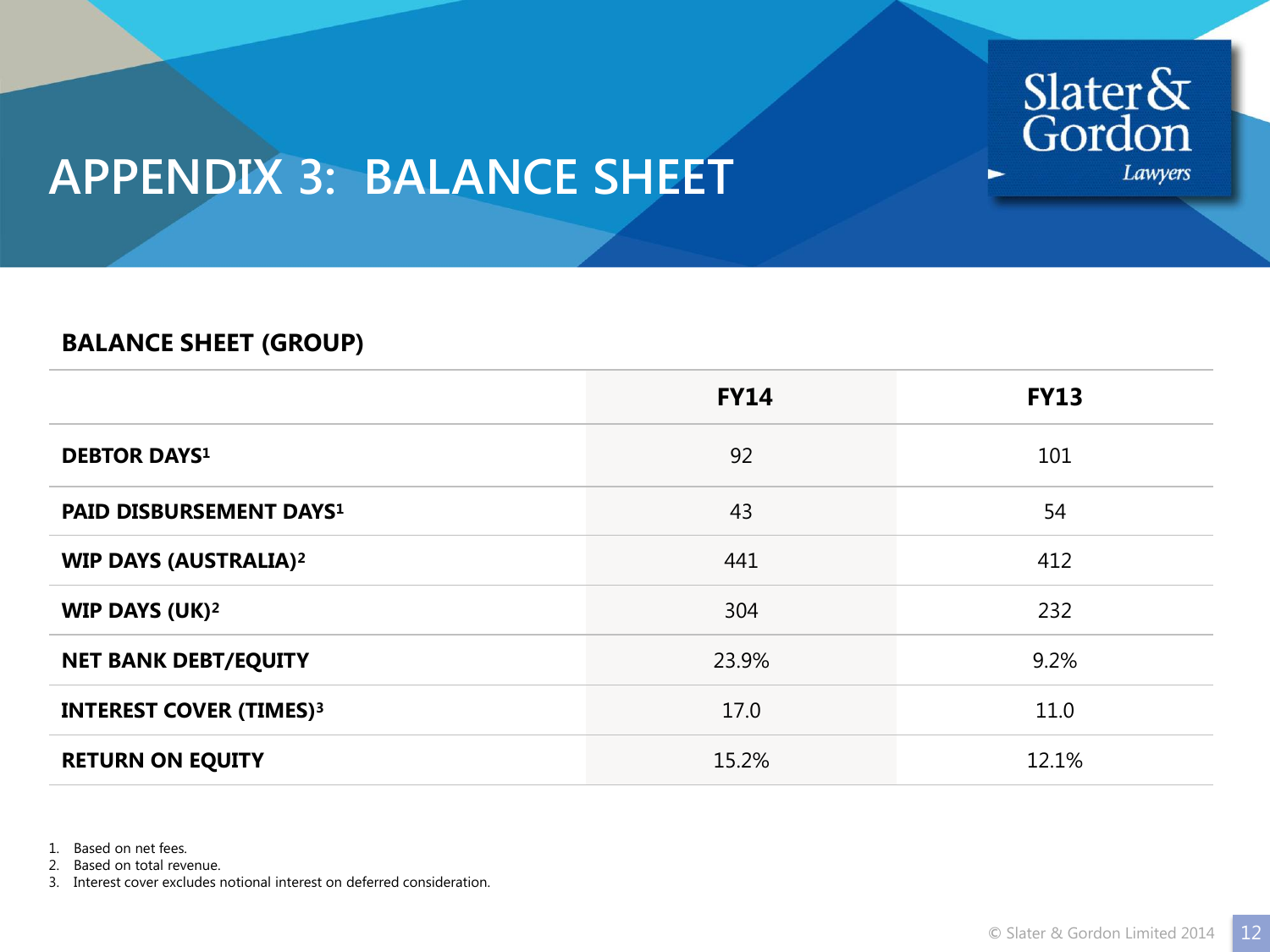

#### **APPENDIX 4: EBITDA BRIDGE**

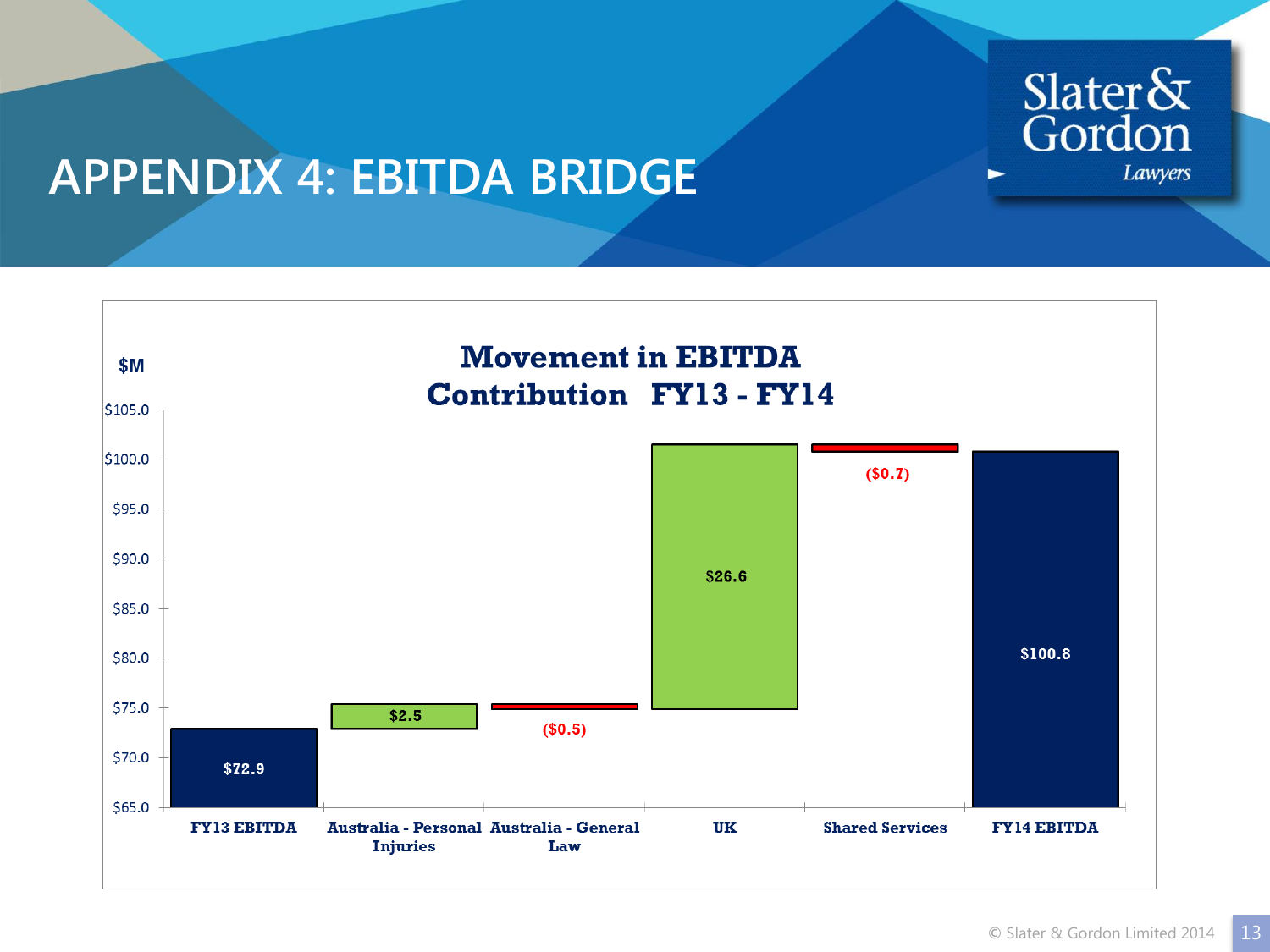

### **APPENDIX 5: NORMALISED ITEMS**

|                                             | <b>GROUP</b><br><b>A\$M</b> | <b>%CHANGE</b><br><b>FY14-FY13</b> |
|---------------------------------------------|-----------------------------|------------------------------------|
| <b>REVENUE</b>                              | 418.5                       | 40.4%                              |
| <b>WIP ADJUSTMENT (FENTONS ACQUISITION)</b> | (7.4)                       |                                    |
| <b>REVENUE (NORMALISED)</b>                 | 411.1                       | 38.0%                              |
|                                             |                             |                                    |
| <b>EXPENSES</b>                             | (334.0)                     | 41.2%                              |
| <b>RENT/ADMIN EXPENSES</b>                  | 6.1                         |                                    |
| <b>ACQUISITION COSTS</b>                    | 4.1                         |                                    |
| <b>EXPENSES (NORMALISED)</b>                | (323.8)                     | 36.9%                              |